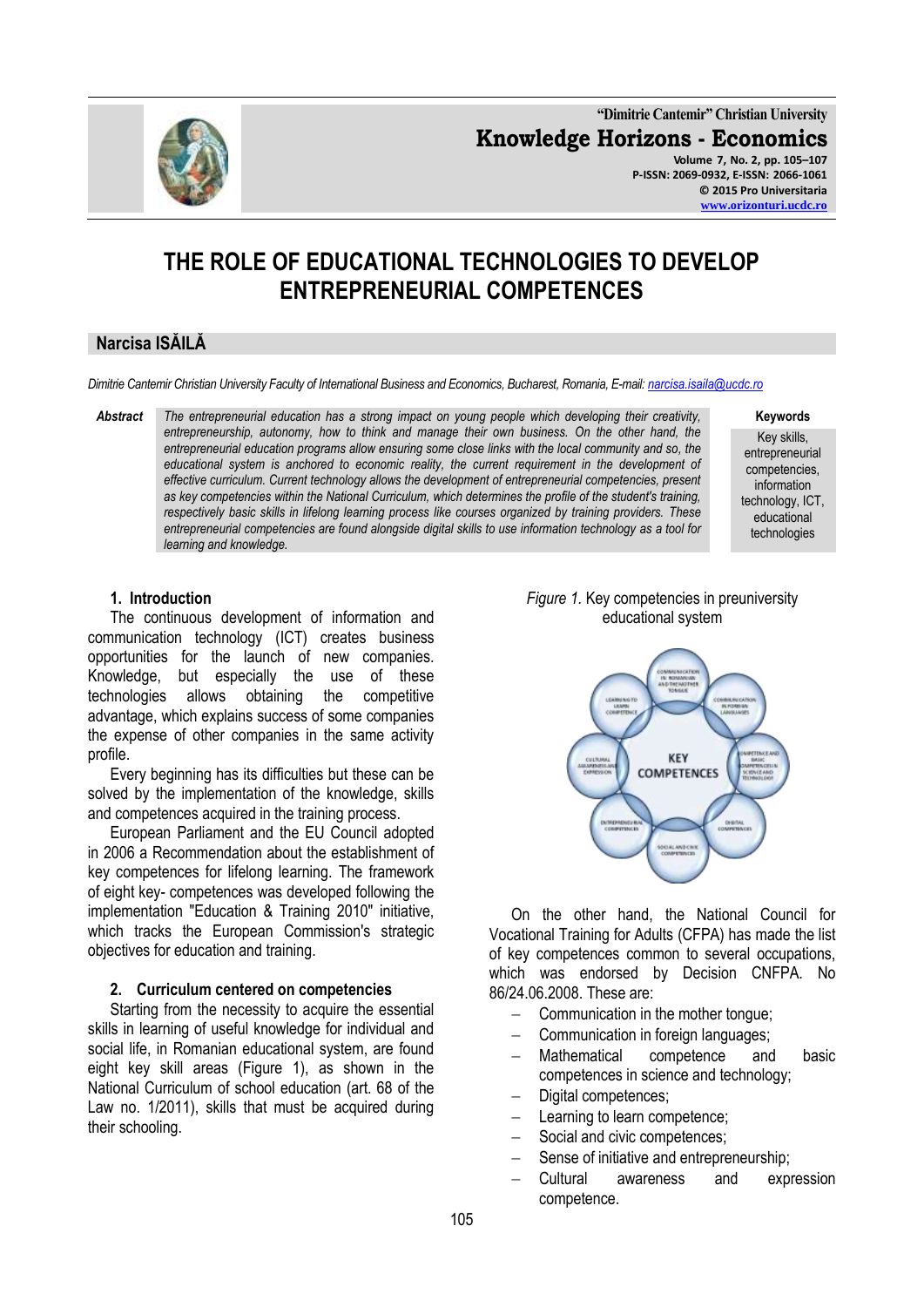Among these competences, the entrepreneurial competences are distinguished by the fact that the focus is on creativity, innovation, risk taking and the ability to plan and manage projects in order to reach objectives. These key skills make them to understand the importance of their work, thus developing their ability to take advantage of the opportunities that exist at a time.

On the basis of experience obtained, the entrepreneurs acquire those skills and knowledge absolutely necessary for their profile work.

#### **3. The technology required in training of entrepreneurs**

Developing entrepreneurship competences involves the acquisition of knowledge, skills and attitudes necessary in the training courses. Thus:

 the knowledge acquired through education allow understanding the mechanisms in the economic field and identifying the opportunities for business or personal activities;

 acquired skills refer to the ability to work both individually and in collaboration with the team in the proactive project management (planning, organizing, managing, leadership and delegation, analyzing, communicating, reporting, evaluation);

 the entrepreneurial attitudes relate to initiative, identifying strengths and weaknesses, risk taking, motivation to achieve the objectives set.

Regardless of training, entrepreneurs must have specialized knowledge and skills, enabling them launching and developing their own business. Therefore not are only enough the business ideas, positive attitude and willingness to achieve the objectives set but should be taken into account that theoretical and practical training provides the acquisition of skills and entrepreneurial skills.

Generally, the aim of the courses is to acquire knowledge necessary to launch and develop a business plan, to identify and access the funding sources to implementation and business management.

For those purposes, the use of information technologies allows acquiring skills and competencies in science and technology by developing the capacity for:

using technological tools;

 creating analyzes which identify the essential features of the phenomena studied;

 communicating the conclusions and reasoning from their basis.

Thus, within the learning process, knowledge of using new information technologies for: informing and documentation, analysis, collaboration, becomes important. On the other hand, students learn:

■ to create a website and consequently acquiring skills to use HTML and a content management system useful instrument for building and managing a website;

■ to carry out a market study;

■ to promote their products or services online.

During the process of study are used various educational technologies such that learning outcomes be in line with the objectives set.

According to scientific literature, the educational technologies are grouped, after pedagogical objectives underlying, as follows:

- technology of instruction;
- technologies of educating;
- technologies of development;
- technologies of assessment;
- diagnostic technologies.

Using the modern educational technologies depends on the creativity of the teacher and the means of achieving the objectives with the modern information technologies, which provide entrepreneurial skills and competencies, such as [\(http://www.europass](http://www.europass-ro.ro/pagina/cadrul_celor_8_competente_cheie#antreprenoriale)[ro.ro/pagina/cadrul\\_celor\\_8\\_competente\\_cheie#antrepr](http://www.europass-ro.ro/pagina/cadrul_celor_8_competente_cheie#antreprenoriale) [enoriale\)](http://www.europass-ro.ro/pagina/cadrul_celor_8_competente_cheie#antreprenoriale):

• ability to develop and implement a project;

**Example 1** ability to work cooperatively within a team:

 $\blacksquare$  initiative and ability to respond positively to changes;

ability to identify your weak points and strengths;

 ability to assess and take risks in different situations.

Currently in training courses are used modern educational technologies based on these methods (Table 1):

*Table 1.* Methods of instruction in learning

| <b>Study Stage</b>                       | <b>Methods</b>                                                                             |
|------------------------------------------|--------------------------------------------------------------------------------------------|
| Acquiring new<br>knowledge               | brainstorming, lecture with feed-<br>back, training problematized;                         |
| Fixing of<br>knowledge                   | brainstorming, intellectual<br>game, independent practical<br>works, projects, portfolios; |
| Assessment of<br>skills and<br>knowledge | peer review, paper testing or<br>automated.                                                |

The access to the modern learning methods based on the use of ICT, Internet, e-learning system gives the possibility of an effective training in entrepreneurship. The curricular interactive approaches and the participatory methods, based on the needs and interests of participants relating to entrepreneurship require a permanent rethinking of educational opportunities and diversification of curricular offer with specific entrepreneurial programs.